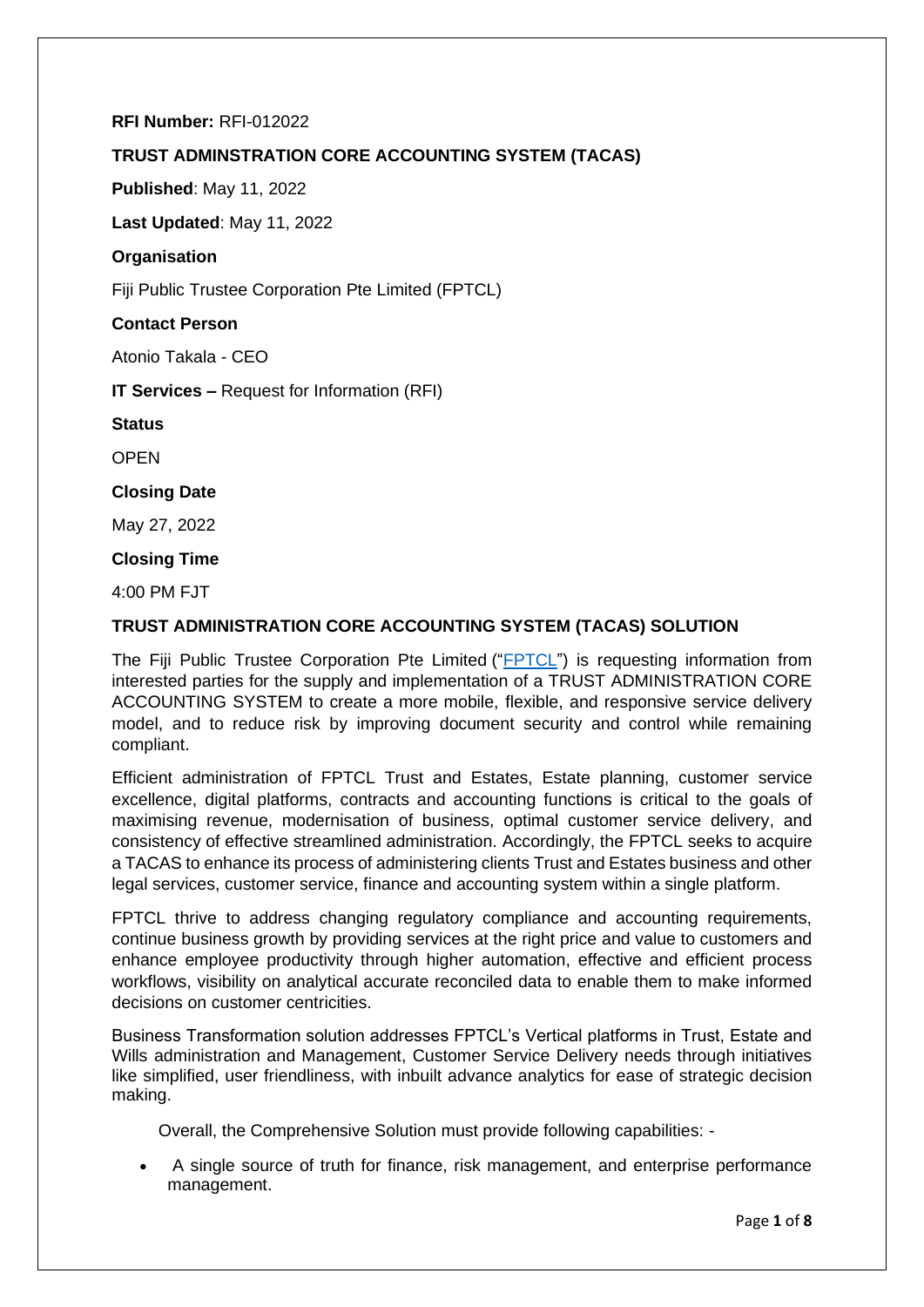- Fully Online Complete Solution and Centralised Core Finance Accounting with One Stop Solution for All Business streams of FPTCL.
- A common reference data model for enterprise applications with leading practices in their domain.
- A simplified IT architecture to support an end-to-end process from sub-ledger to external reporting.
- Alignment with the Functional and Technical requirements as defined in this RFI.
- A solution that requires minimal modification to base code but is configurable to meet the needs of the FPTCL now and into the future.
- An intuitive interface and an easy learning curve to facilitate rapid adoption and minimize the need for external on-going training services.
- A system that is stable, secure, and accessible and supports business processes, service delivery and transparency.
- Vendor must have an ongoing and sustainable product and corporate strategy to avoid obsolescence.
- Comprehensive library of standard reports and tools for end user ad hoc reporting and queries.
- Foster collaboration and process efficiencies between Business Units and across departments.
- Easy Seamless integration with other systems.
- To deliver a new business operating platform comprising of process, business rules and polices easily mapped and configured with minimal customizations.
- Ensure a smooth transition for the business from the current to future models by defining and executing a change plan.
- To implement processes and systems based on industry standard practices and standard pre-configured template-based embedded in the software.
- To create a simple, effective, contemporary, and relevant information management system for customers, stakeholders, and staff.
- To bring transparency, automation and efficiencies that allow stakeholders to access accurate relevant data whenever, wherever, and however they want.

# **1. BRIEF OVERVIEW OF FPTCL**

The FPTCL is a public enterprise under the Public Enterprise Act and governed by the Fiji Public Trustee Corporation Act. 2006 and provide the following services:

- Estate and Trust Administration services:
- Estate Planning and other Legal Services.
- Administer the financial interests of minors and people with incapacities.

FPTCL provides services through 30 full time equivalent employee positions to over 10,000 number of clients and administers over \$50million of trust and estate assets.

When managing the financial affairs of an individual, estate or trust, the FPTCL observes prudent business practices and is bound by both common law and statutory fiduciary principles associated with acting as a trustee and administrators. Further information is available through the company's website: [www.fijipublictrustee.com.](http://www.fijipublictrustee.com/)

### **2. OBJECTIVES OF THIS RFI**

The purpose of this RFI is to provide interested parties with an opportunity to provide information about potential TACAS, and to identify if:

- The approach being considered will meet the desired needs of the FPTCL.
- There are any concerns with the approach being considered.
- The FPTCL should consider alternative strategies, ideas, or solutions; and
- Any additional or critical information is needed to respond to any subsequent solicitation that may be issued.

This RFI is requesting high-level costing information for the purpose of confirming the budget and structuring any subsequent solicitation that may result. This RFI is not intended as a firm quote.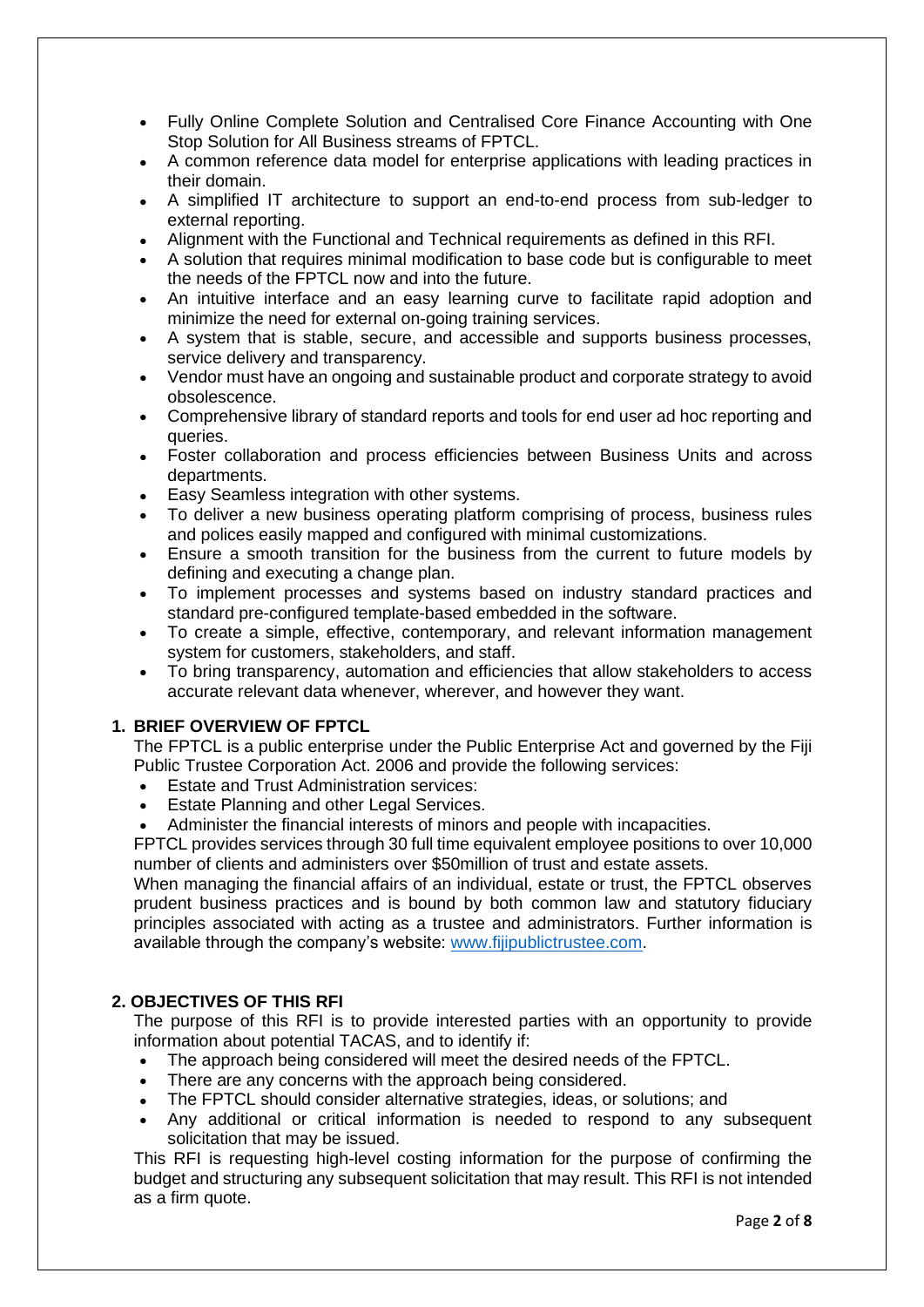# **3. BUSINESS NEEDS**

### **3.1 Background Overview**

FPTCL has reached the end of life of their current (Trustsoft) package, Trust and Administration system and their current accounting software of MYOB.This silo system has possessed immediate challenge in reporting,business workflows and customer service delivery.In Line with their Business Transformation roadmap,and IT Strategy ,the modernization of the Trust Administration Core Accounting System forms main component of their Appilcation landscape.

- **TrustSoft Accounting**: Trust accounting system implemented in 2007 used by staff to manage all funds collected and/or disbursed on behalf of the client; (MYOB) also houses the organization's general ledger.
- **FileHold (DMS)**: Document Management System to automate workflow, routing, escalating and notification for the Business streams of Estate, Wills and Trust and is central repository for all of FPTCL' S electronic files managing all documents related to access, security, privacy and lifecycle.

### **3.2 FPTCL's Overall Goal**

 The overall goal of FPTCL is to implement a solution that will provide a digital environment that allows FPTCL's service delivery to be more mobile, flexible and responsive. Ideally, the TACAS will seamless be integrated with FPTCL's existing DMS and Payroll System to provide automation of processes such as billing, fee collection and financial statements production, which will be aligned to the guiding principles of the FPTCL's strategic road map which include:

- **1. Optimize Efficiency** through continual efforts to demonstrate value for money through continuous improvement minimizing duplication of professional and administrative effort.
- **2. Optimize Effectiveness** through enabling business and flow of information for clients and with other stakeholders, minimizing delays and maximizing the information available to staff, clients, stakeholders, and their representatives; and
- **3. Optimize Quality** through greater automation of our systems and increased client interactions that maximize self-service and digital service delivery where appropriate. The TACAS project is a key element of the FPTCL's technological roadmap and strategic direction to modernize and transform its systems. Trust Administration Core Accounting System provides the foundation to offer more digital services to citizens and stakeholders, to increase compliance with FRCS, FNPF,FNU and the FPTCL Fees and Regulations and FPTC Act, to reduce FPTCL's office footprint, and to support the development of more flexible and mobile working options for staff.

# **3.3 Existing Challenges**

 The current Trust & Administration plus Core Accounting Solution limits the effectiveness of FPTCL's information management / information technology (IM/IT) systems, which is causing the following issues:

- 1. Prevents the FPTCL from being prepared to move towards the long-term goal of enabling clients to access their information via a client self-service portal.
- 2. FPTCL Business is changing, and this Changes are not possible on current outdated end of life platform.
- 3. Today, FPTCL operates on a platform which can become very costly to support the core Business environment and is holding FPTCL back.
- 4. Puts a significant administrative burden on the FPTCL staff.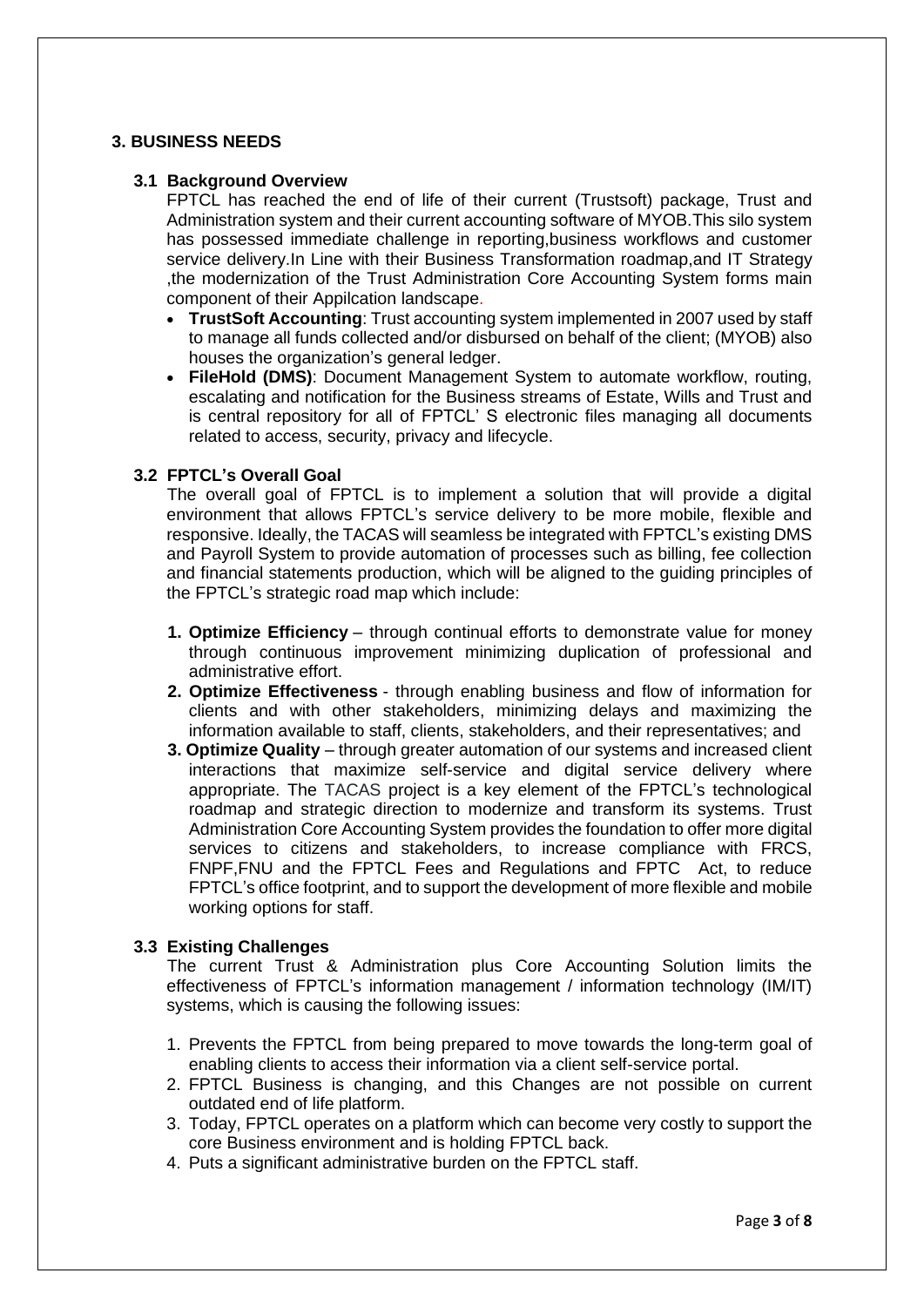5. FPTCL's current Business Application is (TrustSoft) and MYOB are disparate systems, which inhibit Change, Growth and Block our ability to service delivery.

# **3.4 Approach & Expectations of the Planned Solution**

 The Trust & Administration Core Accounting System(TACAS) , which will allow the FPTCL to make significant improvements to its operations, benefiting clients, staff, and operating costs.

FPTCL will update and expand our digital environment to:

- Create a more mobile, flexible, and responsive service delivery model.
- To Replace the outdated Accounting Package with Template Driven Solution specific to Business Model in Trust administration Vertical Industry.
- Integrate with the FileHold(DMS) and the new Trust & Administration Accounting System to give staff seamless access to work on client documents within the core operating system.
- Reduce clients' and FPTCL's exposure to risk.
- Reduces complexity to extract Information and Improve Business Intelligent.
- Enables establishment of Customer centric service and scalable, secure improved platform with Best fit process and systems.
- Overall efficiencies result in better decision making and cost reductions.
- Enable the next phase of the technology roadmap, including a client self-service portal to access records and/or submit new documentation.

All these changes are possible with the Business Transformation in the Digital Ecosystem of the Information Technology Roadmap to be aligned to Government's footprint of Digital Fiji.

To achieve the FPTCL's expectations described above, RFI process as been initiated, and future Software Selection and Evaluation phase will be executed once the RFP has been approved for Budgeting and Value Proposition.

### **4. Extensive functionality**

TACAS "core" modules have a wide range of functionality that provides benefits across a wide range of business processes. The following is an overview of functionality available in the system, by module:

### **4.1 On Boarding**

 Relationship Management & Mobile Application across any Device ,Real Time Online Access and Synchronisation, Prospect to Client estate portfolio Management , Self-Trust Administration Platform , Practise Management Client /Investor Portal:

- 1. Manage prospect and Client Owner (Ultimate Client/UBO/Settlor) data
- 2. Record details of and new business from Intermediaries.
- 3. User defined Compliance reviews and checklists, with controlled sign off, and client conversion processes.
- 4. Risk assessments.
- 5. Document creation and storage To be integrated with external Document Management System - FileHold(DMS)
- 6. 'Activities' diary and task management related to Clients and Prospects, with integrated document templates
- 7. 'Workflow' process management related to Clients and Prospects, with integrated document templates, authorizations and sign off procedures
- **4.2 Client Administration & End to End Trustee ,Wills and Estate Process and functionality**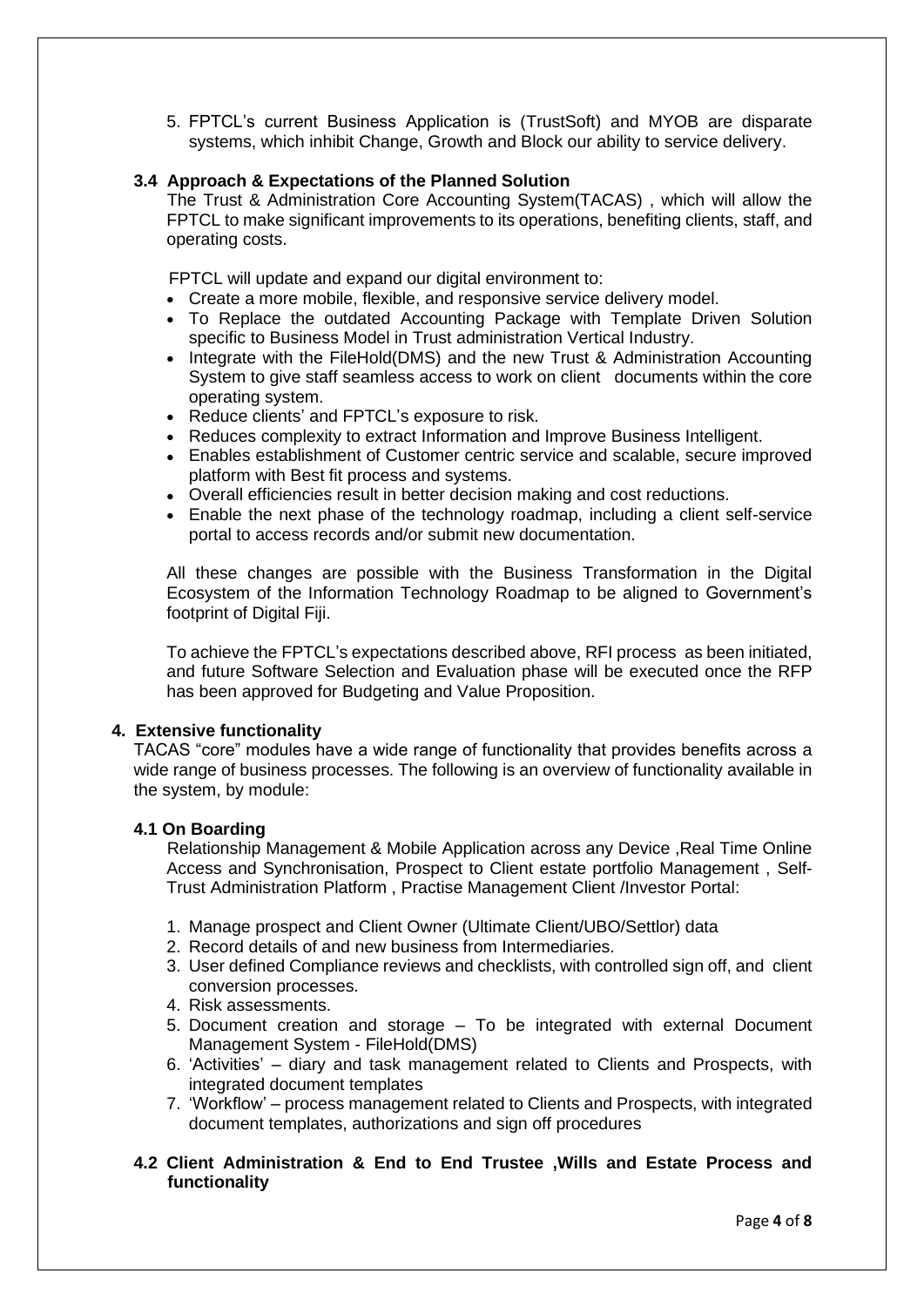- 1. Investment portfolio management
- 2. Asset management real estate, Motor vehicles, Financial Investments, yachting, life assurance, intellectual property, miscellaneous.
- 3. Loans administration.
- 4. Cash management Bank Reconciliation and Cash Flow Management.
- 5. Comprehensive company secretarial functionality.
- 6. Document creation and storage To be integrated with external Document Management System (FileHold)
- 7. Activities' diary and task management related to Clients and Prospects, with integrated document templates
- 8. 'Workflow' process management related to Clients and Prospects, with integrated document templates, authorizations and sign off procedures
- 9. Risk management risk assessment, reviews, register and management of risk mitigation activities.
- 10. Periodic review processes, monitoring and sign off procedures
- 11. Safe custody register, Wills ,Estate and Trust register, Property register
- 12. Tax and other 'trackers' monitoring of tax returns.

### **4.3 Client Accounting**

- 1. Flexible, template-based Chart of Accounts and Account Schedule set up
- 2. Intuitive transaction input screens
- 3. Investment accounting:
- 4. Extensive list of Investment transaction types, with automated mapping to nominal accounts, and ability to configure user defined transaction types
- 5. AR,AP aging reports.
- 6. Store relevant information re Private Company Shares
- 7. Portfolio management
- 8. Portfolio performance reviews
- 9. Bank transfer input screens, which can also be used to post transactions between clients – e.g., Loans
- 10. Automated posting of transactions, using the 'Data Adapter' to import bank/broker transactions
- 11. Automated bank, loan and bond interest accruals
- 12. Comprehensive year/period end accruals and closedown processes.
- 13. Currency revaluation.
- 14. Investment revaluation process can either be 'permanent' or reversing
- 15. Investment reports, schedules, valuations
- 16. Investment reconciliation process

# **4.4 Corporate Practice Finance General Ledger ,Payables ,Receivables ,Fixed**

# **Assets Asset/Liability accounting ,Seamless Integration with external Systems**

- 1. Intuitive input screens
- 2. Ability to enter multiple transactions in a single journal example, apply rent to multiple tenants
- 3. Asset and Liability Register
- 4. Transaction types for capital expenditure, expenditure, income, depreciation, revaluation , and ability to configure user defined transaction types - with automated mapping to nominal accounts
- 5. Budgets multiple budgets for same period, account schedules to display budget/actual
- 6. Trust accounting segregation of Capital and Income, control processes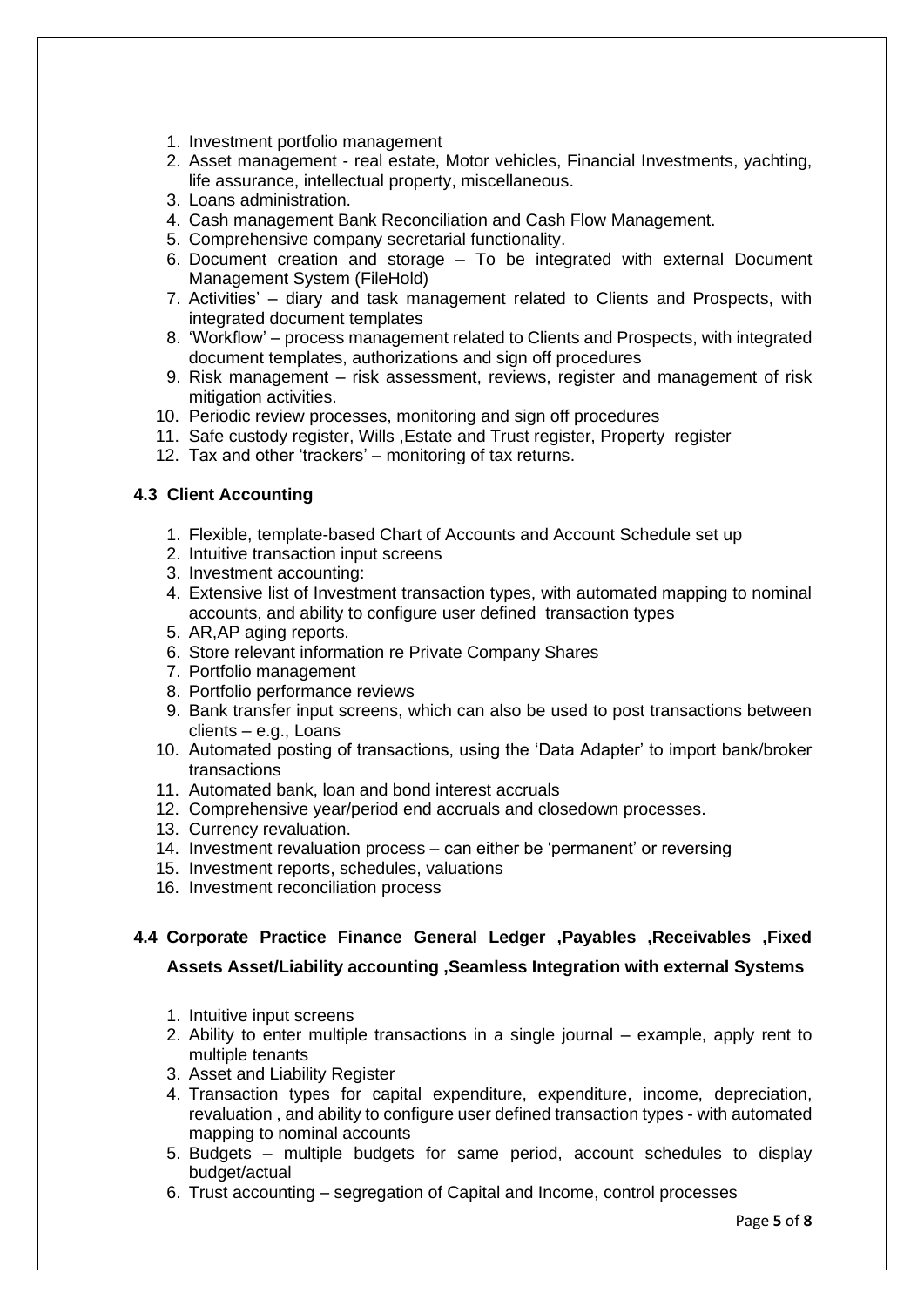- 7. Accounting for VAT
- 8. Accounting for FX Contracts
- 9. Automated Financial Statements production, with comprehensive Notes to the **Accounts**
- 10. Accounts Production 'Tracker' to monitor progress of accounts production
- 11. Consolidated accounts can be produced
- 12. Time Recording and Billing

### **4.5 Time Recording**

- 1. Different methods of time recording:
- 2. Automated time capture, using 'Clock' feature
- 3. Flexible timesheets, can be submitted and authorised, on a weekly or daily basis
- 4. Timesheet entries can be auto generated when a user starts a Workflow
- 5. Charge out rates can be set up by fee earner, work type, client and currency, if different rates are required
- 6. Chargeable time targets can be entered, and chargeable/non chargeable reporting produced
- 7. WIP schedules can be generated at month end, or any frequency required, and posted to the office ledgers if required
- 8. Time recorded against a client can be moved to another client
- 9. Time can be recorded against a prospect and moved to a client for billing when new client created
- 10. Time records can be adjusted from the draft client invoices Billing
- 11. Invoices generated in customised formats (can be different formats for different clients)
- 12. The 'Create invoices' process will generate draft invoices for all clients that have a fee due, or accrued time to be billed. Alternatively, they can be produced 'by Administrator' or by Manager
- 13. Draft Invoices may be modified as required an audit trail of changes is retained, and the user may be required to enter a 'Reason Code' if the invoice adjustment exceeds a specified margin (this is optional set up)
- 14. Invoice authorisation processes can be configured to suit business process
- 15. When an invoice is agreed and posted, the appropriate accounting entries will be generated in the Office ledger, and (if required) in the Client ledgers.
- 16. Invoices generated in error can be reversed, and in such an event, the time spent will go back to Work in Progress and can be re-billed in future. Alternatively, the time can be written off.
- 17. Credit notes can be generated as required

# **4.6 Financial Management & Client Account ,Payment and Authorisation process**

- 1. Separate module chart of account in different module from 'client' accounting
- 2. Management accounts produced in Excel
- 3. Accounting data can be analysed, and extracted to produce pivot tables/graphs/charts - example 'Fees by Director' or 'Expenses by Department'
- 4. Detailed Aged Debtor reporting by Administrator, Manager, Client Structure etc.
- 5. Comprehensive credit control processes
- 6. Generation of Reminders option to set up different wording, for reminder escalation levels
- 7. Purchase ledger functionality
- 8. Re-charging of disbursements to client automated form Purchase Ledger

# **4.7 Budgeting & Client Assets Management**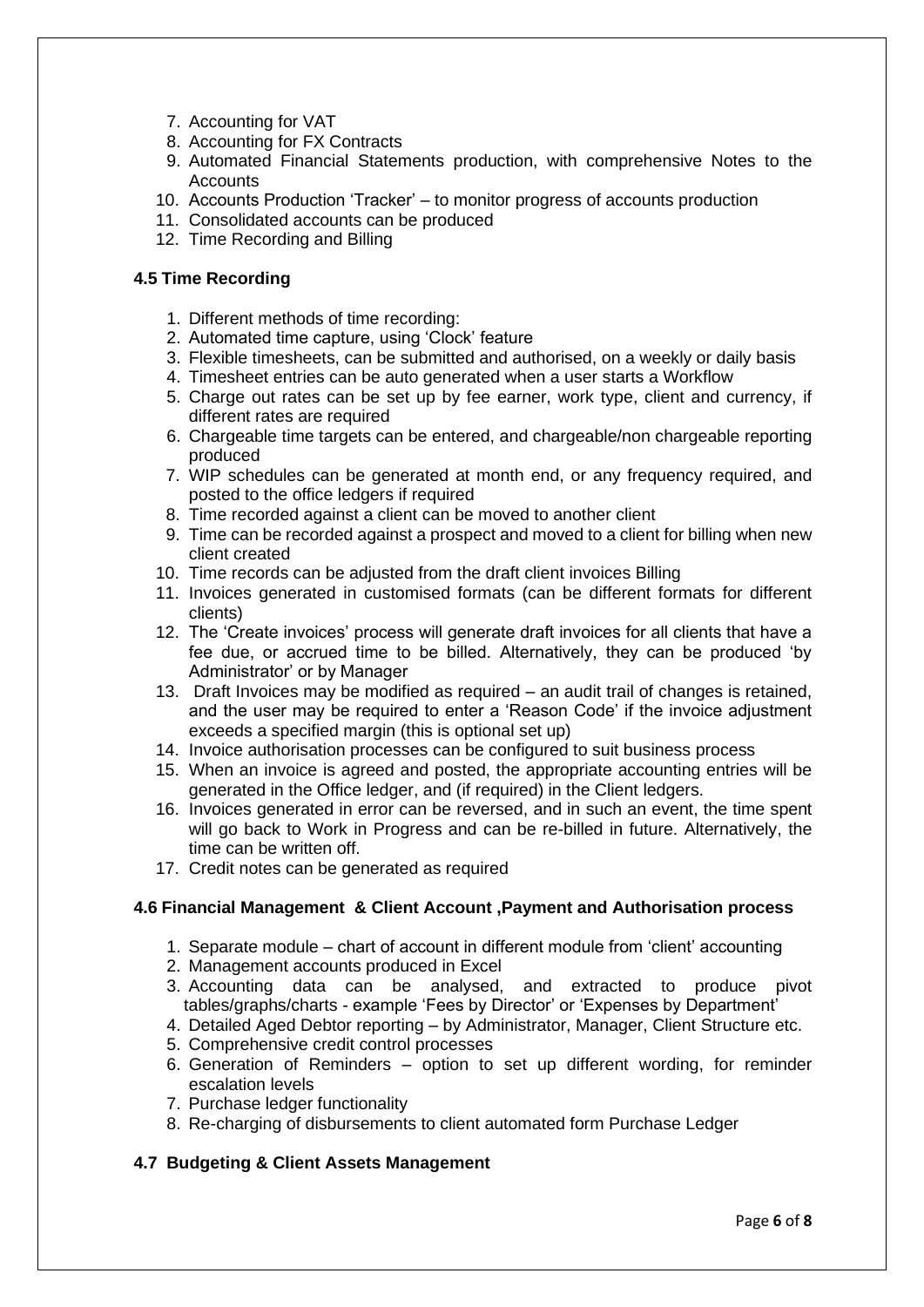- 1. Fixed Assets module, with automated calculation of depreciation
- 2. Automated production of bad and doubtful debt provisions
- 3. Option to set up 'multi companies' or use 'dimensions analysis codes' to create separate accounting records and reporting for more than one legal entity

### **4.8 Banking and other Integration**

- 1. Two-way cash and investment transaction movement with third party providers
- 2. Payments and authorisation processing
- 3. Cheque production software integration

### **4.9 Regulatory and Payment**

- 1. External Payments (SWIFT MT10\*, BACS, CHAPS, Draft, Cheque)
- 2. Internal Transfer (within "client", between "clients", from "client" to "practice" accounts)
- 3. Value Date rules, custom calendars for holidays and non working days
- 4. Account balance controls (to avoid overdrawing) including future balances
- 5. Automated book-keeping journals
- 6. Fee Sweep (for collection of fees from debtors)
- 7. Post Journals immediately or wait for "bank acknowledgement" through cash transaction feed
- 8. Standard payments validation on invalid characters, mandatory fields, etc.
- 9. Additional validation available to specific users' needs
- 10. Extensive authorization rules to include payment amounts, signatories, and client risk scores
- 11. Links to Transaction Monitoring module
- 12. Automation of beneficiary bank account details into payments, and searches of beneficiary details within scrutiny, if required Complements your existing payment processes
- 13. Ease of input using default narratives
- 14. Payments gateways MPaisa, digital wallet controlled for increased security and protection of output files
- 15. Files may be hashed to ensure no manipulation of message data
- 16. Full payments history is recorded, and payments progress tracked

### **4.10Transaction Monitoring**

- 1. Understand transactions your clients are undertaking
- 2. Meet your regulatory requirements
- 3. Capture each incoming and outgoing transaction
- 4. Enforce users to input transaction plausibility
- 5. Alert your business to AML or other risk

# **4.11Risk Compliance & Due Diligence and Report on**

- 1. Unexpected transaction patterns
- 2. Large turnover and transactions
- 3. "Quick In/Out" transactions
- 4. Define "spot-check" questionnaires, allowing Compliance to scrutinise transaction samples

### **4.11 Workflow Business Rules and Polices Integral Workflow Management**